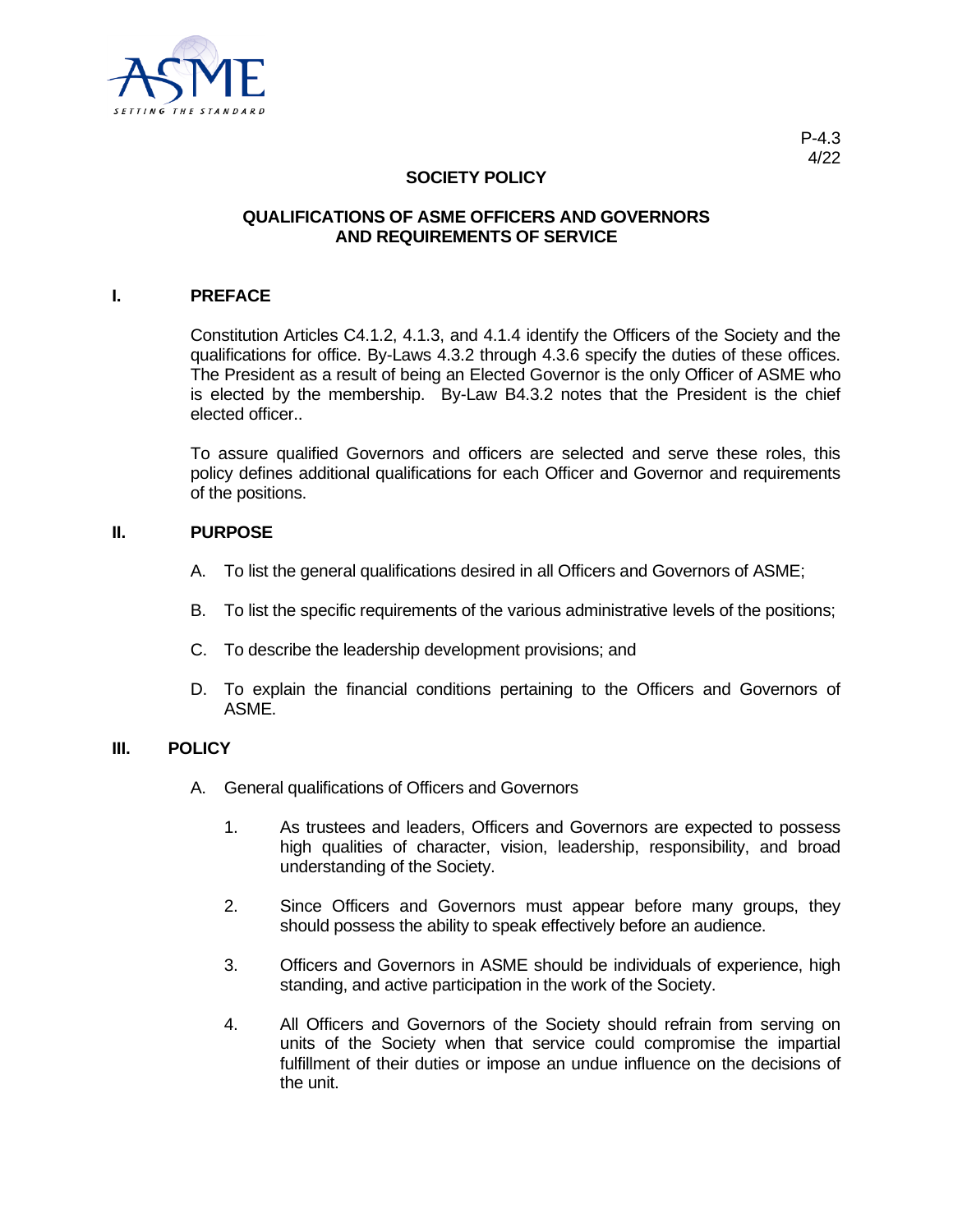- B. Requirements of office specific to the President
	- 1. The President stands before the public and the members as the recognized leader of the Society. The President presides over the Business Meetings of the Society and the meetings of the Board of Governors. The Presidential Manual further describes in detail the responsibilities and duties of the President.
	- 2. The President is called upon to address members of the Society at various gatherings and is expected to represent the Society in speaking before other organizations. The President has the opportunity to contribute a President's Page in MECHANICAL ENGINEERING, ASME News, and the Annual Report. From time to time, as the occasion warrants, the President may find it necessary or desirable to communicate to the entire membership by letter or other means.
- C. Requirements specific to the members-at-large of the Board of Governors.
	- 1. The Board of Governors is the top policy-making body of the Society and, in the end, is responsible and accountable for the success or failure of ASME. The voting members of the Board are the Elected and Appointed Governors serving staggered three-year terms. The Board has been kept small by design and there is no room on it for even one ineffective, marginal, or incompetent person. A Governor needs not only to be reasonably well acquainted with most of the activities of this very large organization that is ASME, but they should also be aware of what has happened in the recent past, so mistakes made ten years ago are not repeated. A Governor should know ASME well enough to assess what is likely to succeed and what is almost sure to fail. The responsibilities of the Governors are further defined in the Board of Governors Operation Guide.
	- 2. A member of the Board of Governors is chosen to serve the Society as a whole. A Governor does not represent any group, and thus has no constituency. Therefore, a proposed nominee should be avoided who gives evidence of wanting to become a member of the Board as a representative of some particular unit in the work of the Society.

## **IV. PROCEDURE**

- A. Leadership Development
	- 1. The newly nominated Officers and Governors should have already attained and demonstrated a significant level of leadership development and be capable of operating as an Officer or Governor prior to their selection. Following their nomination, Officer and Governor nominees should begin a period of additional training for their leadership position which continues until they assume their official responsibilities. Leadership training should consist of participating in the leadership programs offered by the Volunteer Orientation and Leadership Training Academy which are relevant to the nominee's position. Additionally, at a minimum, the nominee should attend unit meetings with and learn from the person whose term they are